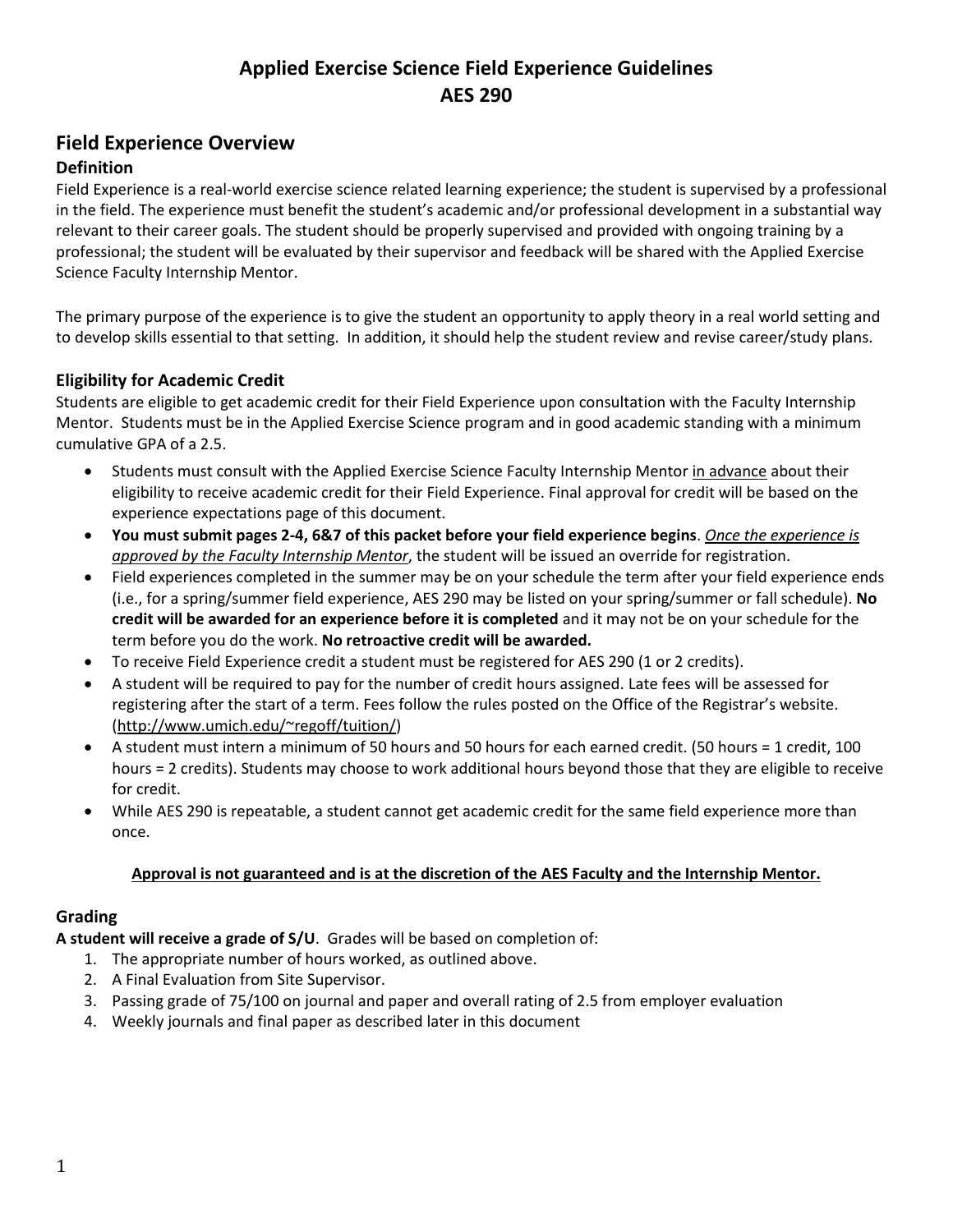| <b>Internship Information</b><br>NOTE: The packet must be submitted BEFORE an override will be issued.                                                                                                                               |
|--------------------------------------------------------------------------------------------------------------------------------------------------------------------------------------------------------------------------------------|
| Credit Hours (Circle one): 1<br>$\overline{2}$                                                                                                                                                                                       |
|                                                                                                                                                                                                                                      |
|                                                                                                                                                                                                                                      |
|                                                                                                                                                                                                                                      |
| Telephone: _________________________                                                                                                                                                                                                 |
|                                                                                                                                                                                                                                      |
|                                                                                                                                                                                                                                      |
| Organization Name and Address:<br>The Contract of Contract of Contract of Contract of Contract of Contract of Contract of Contract of Contract of Contract of Contract of Contract of Contract of Contract of Contract of Contra     |
|                                                                                                                                                                                                                                      |
|                                                                                                                                                                                                                                      |
|                                                                                                                                                                                                                                      |
| Expected number of hours you will intern each week: ____________________________                                                                                                                                                     |
|                                                                                                                                                                                                                                      |
|                                                                                                                                                                                                                                      |
|                                                                                                                                                                                                                                      |
|                                                                                                                                                                                                                                      |
| Supervisor's Email: <u>contract the contract of the contract of the contract of the contract of the contract of the contract of the contract of the contract of the contract of the contract of the contract of the contract of </u> |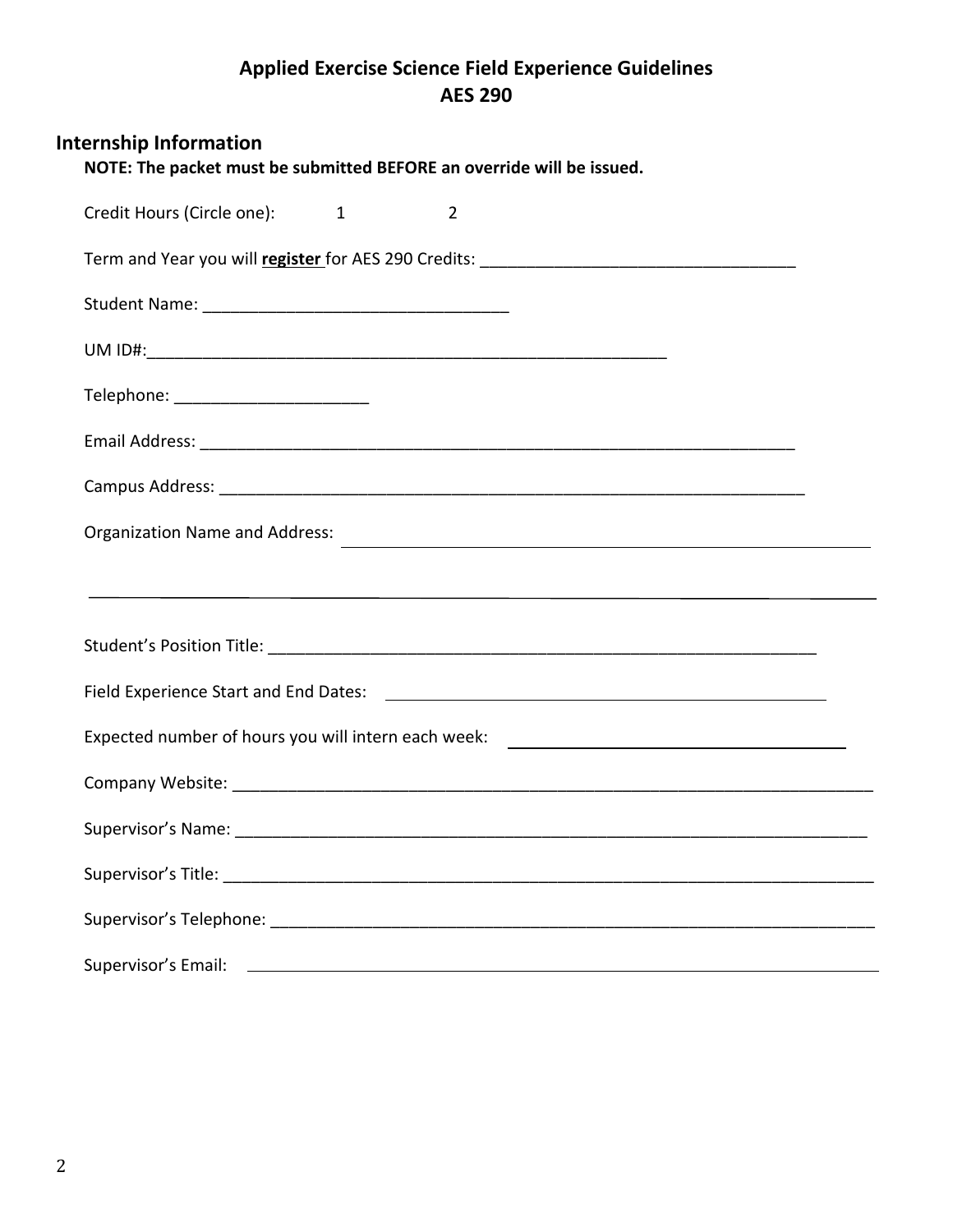Please describe how you learned of this position and explain the application process.

Job Description

#### **Experience Expectations**

Describe the skills or competencies you wish to learn, as part of this experience.

| $\frac{3}{2}$                                                                                                                                                                                                                  |  |
|--------------------------------------------------------------------------------------------------------------------------------------------------------------------------------------------------------------------------------|--|
|                                                                                                                                                                                                                                |  |
|                                                                                                                                                                                                                                |  |
| 4.                                                                                                                                                                                                                             |  |
|                                                                                                                                                                                                                                |  |
|                                                                                                                                                                                                                                |  |
|                                                                                                                                                                                                                                |  |
| Please sign below indicating the student has shared their expectations with you.                                                                                                                                               |  |
| Site Supervisor                                                                                                                                                                                                                |  |
| Signature: Signature: Signature: Signature: Signature: Signature: Signature: Signature: Signature: Signature: Signature: Signature: Signature: Signature: Signature: Signature: Signature: Signature: Signature: Signature: Si |  |
|                                                                                                                                                                                                                                |  |
| Student                                                                                                                                                                                                                        |  |
|                                                                                                                                                                                                                                |  |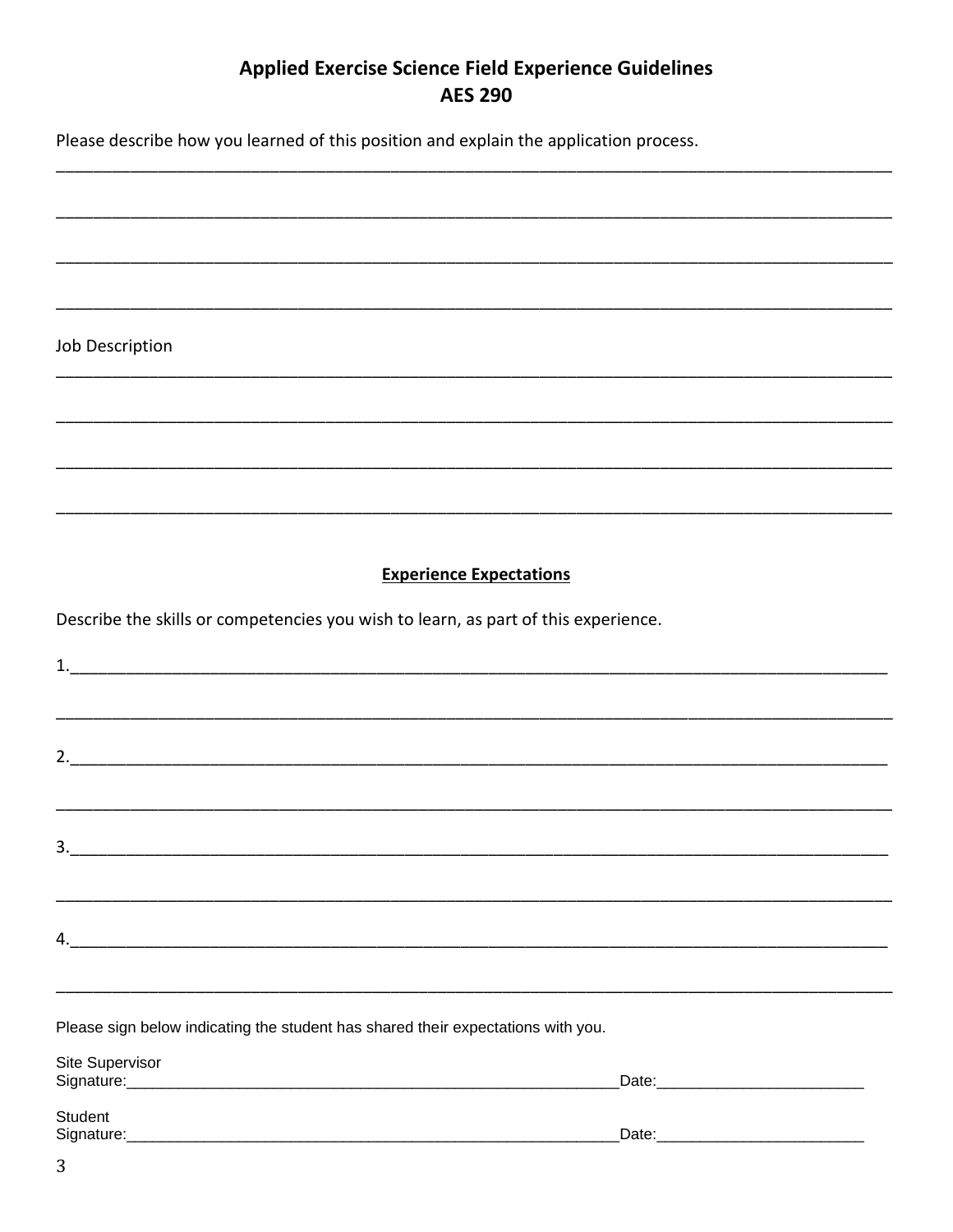#### **Experience expectation measurable**

For each of the skills and or competencies listed above describe in detail how you will achieve those expectations.

Also, describe how these will translate to your resume or CV.

 $2.$ 4.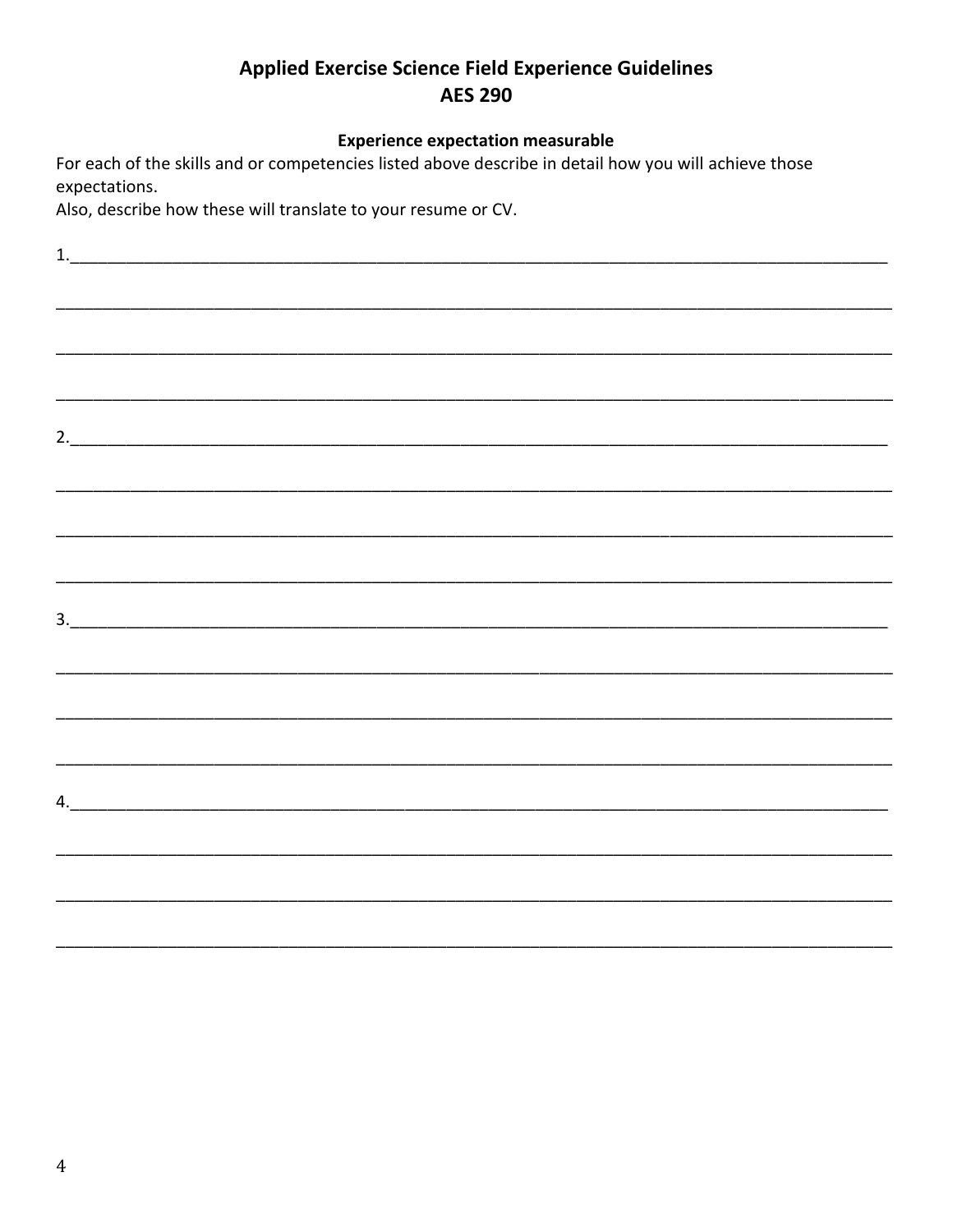#### **Responsibilities of the Student**

#### **Before Registration:**

- Complete Student Contract: pages 2-4, 6&7. Send all completed paperwork to the Faculty Internship Mentor as one document via email. Once your paperwork is approved, you'll be given an override to register for AES 290.
- After you receive your override, register for AES 290. **Grading schedule is S/U**

#### **During Your Field Experience:**

- You will maintain a weekly journal during the internship. It is suggested that each Friday you record in your journal the number of hours worked that week, as well as a description of what projects/activities you participated in, and your main accomplishments for that week. Each journal entry should conclude by listing your goals for the next week. Each week's journal entry should be at least two paragraphs: Para. 1) a description of the week's activities, and Para. 2) your goals for the following week.
	- ➢ **Upload the journal every week to Canvas by midnight Sunday starting the first week and ending the last week of the internship. Check Canvas for a written format.**
- Give the evaluation form to your site supervisor. Ask your supervisor to email the completed evaluation to the Faculty Internship Mentor about one week prior to the end of your field experience. Review the evaluation with your site supervisor.
- Experiences longer than 100 hours require a midterm evaluation. See Canvas for document.

#### **At the End of the Field Experience:**

- Submit your final paper to Canvas by the end of the semester or on your assigned due date.
- Complete a 4-5 page paper reflecting on your experience. The following prompts are meant to guide you; any additional information that pertains to your experience and your career goals are welcome:
	- 1. Reflect upon your learning expectations as outlined in your original AES 290 paperwork. Were they accomplished? Explain. If any learning objectives were not obtained, explain why.
	- 2. Has this experience affected your career goals? Based on this experience, are you still considering pursuing a career in this field or type of position? Explain.
	- 3. How did this experience relate to your academic coursework? What course content/skills/assignments did you draw upon to effectively complete your tasks/projects during this experience? Explain.
	- 4. Did you find yourself deficient in any skills that you could have obtained in coursework prior to this experience? Explain.
	- 5. What skills/knowledge did you take away from this experience? How did this experience prepare you to be a professional in this field?
	- 6. Is there anything you could have done differently to make this experience more valuable?
	- 7. Would you recommend this experience for other AES students? Explain.
- All student final documents are to be uploaded to Canvas by the end of the semester or on your assigned due date.

.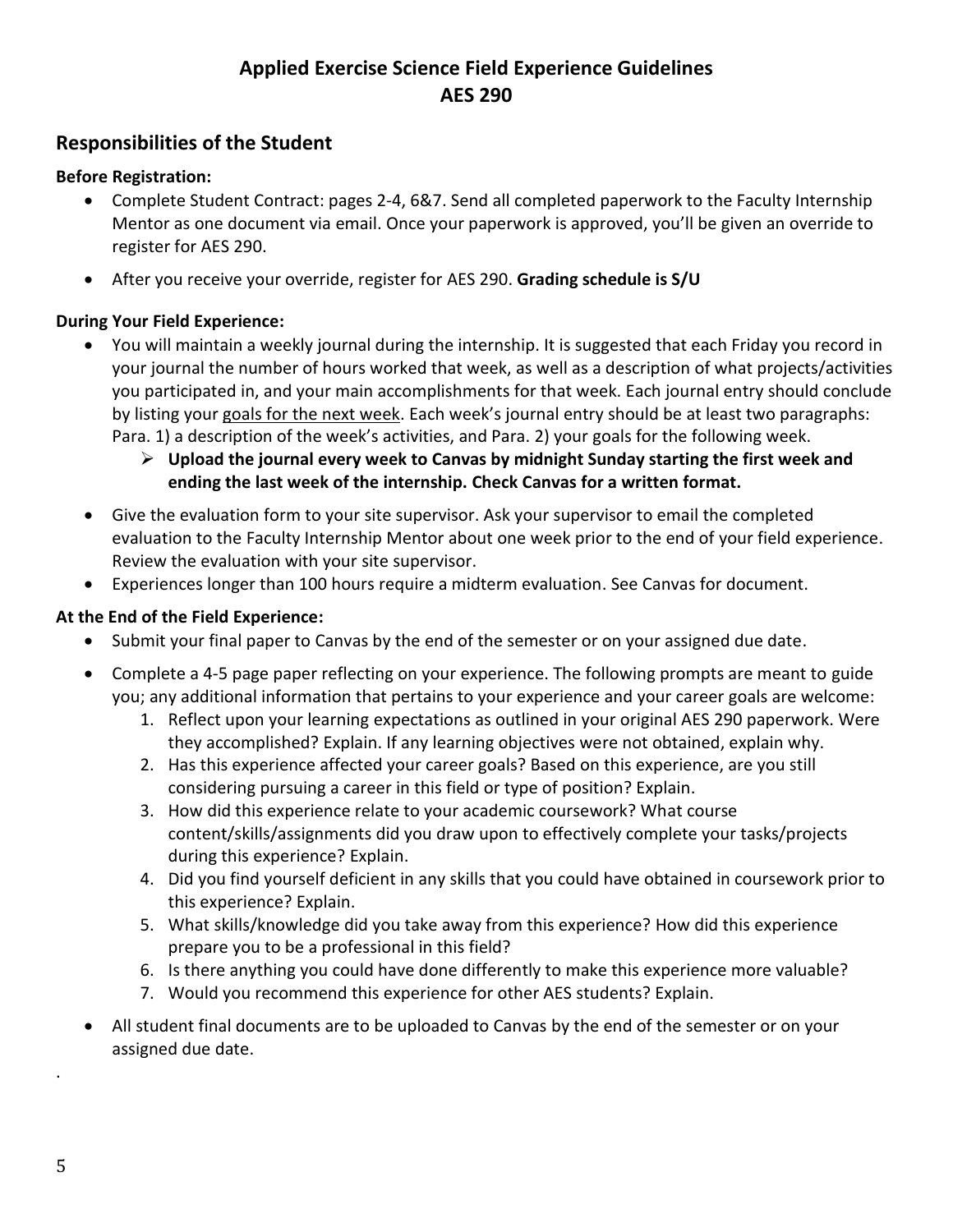### **Student: Please read and initial each statement below.**

#### **Student Acknowledgement**

\_\_\_\_ I have thoroughly read and understand my responsibilities and the work I must complete to receive academic credit for this field experience, and I agree to abide by the responsibilities detailed in this document.

\_\_\_\_ I understand that successfully completing my work onsite is only one part of the experience and that in order to receive a satisfactory grade, I must complete the academic components outlined in this packet.

\_\_\_ I understand that if I misrepresent the field experience, fail to abide by the details in this contract, or attempt to participate in the field experience in a semester other than the one I am registered for that I can risk being subject to Kinesiology's academic misconduct policy and/or loss of academic credit. In addition, this risk includes possible denial of professional liability or other insurance coverage by the University of Michigan.

\_\_\_ I understand that the University of Michigan, as well as the University's employees and agents, are not responsible for any of the expenses, property damages or personal injuries that I may experience in connection with my participation in this field experience except to the extent covered by the UM policy.

I agree to conduct myself in a professional manner is all activities during this field experience, and I understand that this is related to my behavior both in and outside of the work setting. I will represent the excellence of the Michigan Applied Exercise Science Program and the University of Michigan in all that I do relevant to this field experience.

I certify that I have read and understand all of the information presented in this contract.

\_\_\_\_\_\_\_\_\_\_\_\_\_\_\_\_\_\_\_\_\_\_\_\_\_\_\_\_\_\_\_\_\_\_\_\_\_\_\_\_\_\_ \_\_\_\_\_\_\_\_\_\_\_\_\_\_\_\_\_\_\_\_\_\_\_\_\_\_\_\_\_\_\_\_\_\_\_\_

\_\_\_\_\_\_\_\_\_\_\_\_\_\_\_\_\_\_\_\_\_\_\_\_\_\_\_\_\_\_\_\_\_\_\_\_\_\_\_\_\_\_ \_\_\_\_\_\_\_\_\_\_\_\_\_\_\_\_\_\_\_\_\_\_\_\_\_\_\_\_\_\_\_\_\_\_\_\_ Student Name (Printed) and Europe and Tumber UMID Number

Student Signature **Date** Date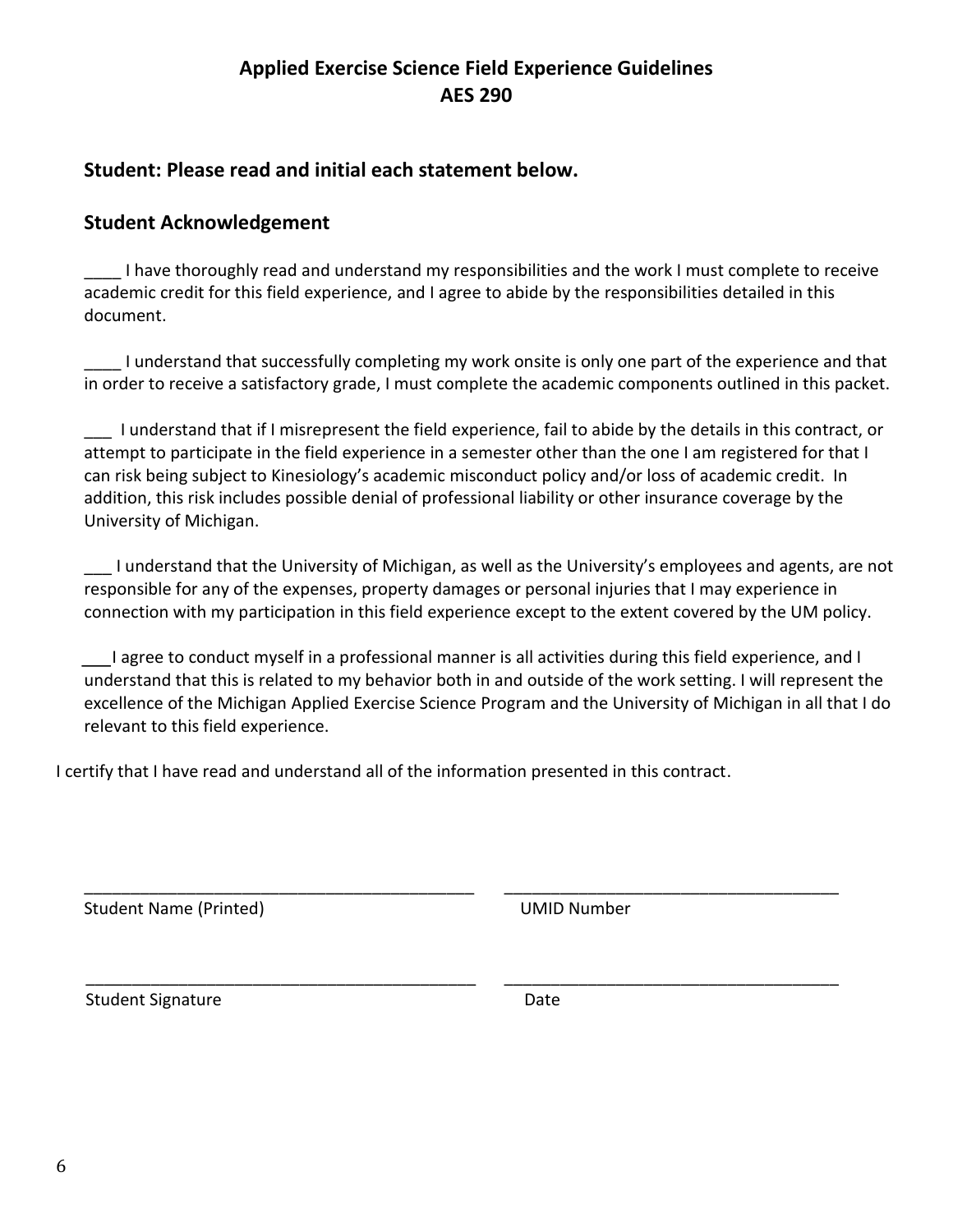### **Field Experience Supervisor Guidelines**

Thank you for providing this student with this professional development experience. Please contact us at any time if you have questions or concerns regarding this experience or your role in guiding this student's development.

#### **Responsibilities of the Site Supervisor**

- Define the position, project, or other form of assignment carefully and clearly for the student.
- Provide the student with clear expectations in terms of productively and educational growth.
- Provide the student with space, contact with other personnel, materials and supplies, and information on how to accomplish the Learning Goals that are determined and agreed upon for the student during the field experience.
- Help the student to understand the objectives of the position, project, or assignment and the setting in which he or she is to be placed (including things such as office rules and dress codes).
- Make the student aware of the expectations with respect to reporting, consultation, and deadlines.
- Supervise the student's progress, standards of performance, and accomplishments.
- Evaluate the student at the end of the field experience. Use the evaluation provided, discuss the evaluation with the student, and sign the evaluation. Email the completed evaluation to the Applied Exercise Science Internship Mentor. The student will supply you with the Faculty Internship Mentor's email.
- Consult with your advisors regarding compliance with the Fair Labor Standards Act (FLSA), ownership of intellectual property, general liability issues or any other potential areas of concerns.
- Contact the Faculty Internship Mentor to discuss any issues that arise during the course of the field experience.

\_\_\_\_\_\_\_\_\_\_\_\_\_\_\_\_\_\_\_\_\_\_\_\_\_\_\_\_\_\_\_\_\_\_\_\_\_\_\_\_\_\_ \_\_\_\_\_\_\_\_\_\_\_\_\_\_\_\_\_\_\_\_\_\_\_\_\_\_\_\_\_\_\_\_\_\_\_\_

I certify that I have read the information above and understand it.

\_\_\_\_\_\_\_\_\_\_\_\_\_\_\_\_\_\_\_\_\_\_\_\_\_\_\_\_\_\_\_\_\_\_\_\_\_\_\_\_\_\_ Supervisor Name (Printed)

Supervisor Signature **Date** Date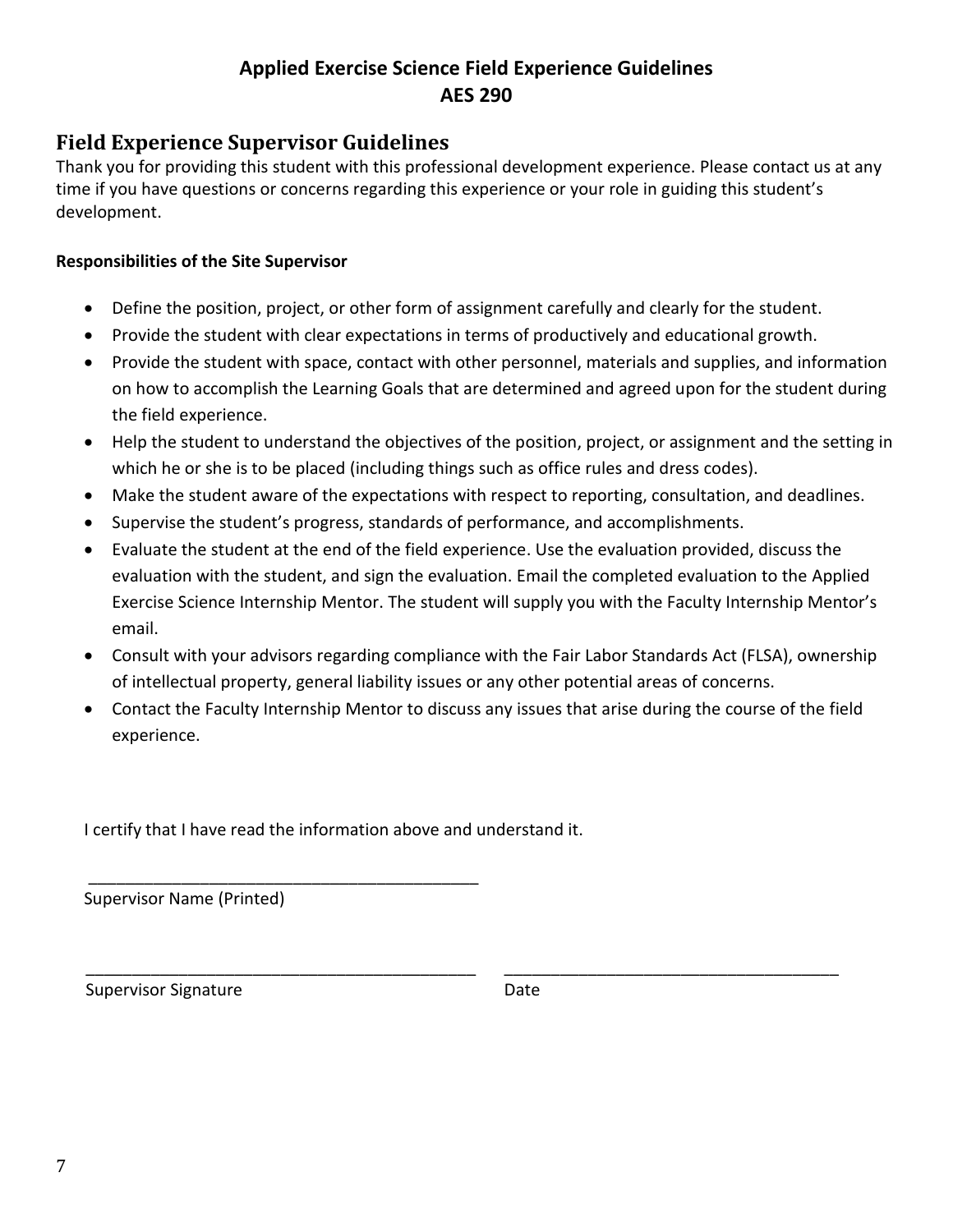# **Supervisor Evaluation of Student's Work Performance**

| Please circle one: Midterm                |  | <b>Final</b> |
|-------------------------------------------|--|--------------|
| Field Experience Supervisor Name & Title: |  |              |
| Organization Name & Address:              |  |              |
|                                           |  |              |
|                                           |  |              |
|                                           |  |              |
|                                           |  |              |

**Directions:** Please circle those qualities that apply to the student's performance using the scale below.

| 1. Outstanding 2. Above Average     | 3. Average |                | 4. Below Average |   |   | 5. Unsatisfactory |
|-------------------------------------|------------|----------------|------------------|---|---|-------------------|
| <b>Academic Preparation:</b>        |            |                |                  |   |   |                   |
| <b>Verbal Communication Skills</b>  | 1          |                | 3                | 4 | 5 |                   |
| <b>Written Communication Skills</b> | 1          | $\overline{2}$ | 3                | 4 | 5 |                   |
| <b>Computer Skills</b>              | 1          | $\overline{2}$ | 3                | 4 | 5 |                   |
| Overall Knowledge of Area           | 1          | 2              | 3                | 4 | 5 |                   |
| <b>Work Habits:</b>                 |            |                |                  |   |   |                   |
| Punctuality                         | 1          |                | 3                | 4 | 5 |                   |
| Dependability                       | 1          | $\overline{2}$ | 3                | 4 | 5 |                   |
| Personal Appearance                 | 1          | 2              | 3                | 4 | 5 |                   |
| Initiative                          | 1          | 2              | 3                | 4 | 5 |                   |
| Self-Confidence                     | 1          | 2              | 3                | 4 | 5 |                   |

\_\_\_\_\_\_\_\_\_\_\_\_\_\_\_\_\_\_\_\_\_\_\_\_\_\_\_\_\_\_\_\_\_\_\_\_\_\_\_\_\_\_\_\_\_\_\_\_\_\_\_\_\_\_\_\_\_\_\_\_\_\_\_\_\_\_\_\_\_\_\_\_\_\_\_\_\_\_\_\_\_\_\_\_\_\_\_\_\_\_\_\_\_\_\_\_\_\_

\_\_\_\_\_\_\_\_\_\_\_\_\_\_\_\_\_\_\_\_\_\_\_\_\_\_\_\_\_\_\_\_\_\_\_\_\_\_\_\_\_\_\_\_\_\_\_\_\_\_\_\_\_\_\_\_\_\_\_\_\_\_\_\_\_\_\_\_\_\_\_\_\_\_\_\_\_\_\_\_\_\_\_\_\_\_\_\_\_\_\_\_\_\_\_\_\_\_

\_\_\_\_\_\_\_\_\_\_\_\_\_\_\_\_\_\_\_\_\_\_\_\_\_\_\_\_\_\_\_\_\_\_\_\_\_\_\_\_\_\_\_\_\_\_\_\_\_\_\_\_\_\_\_\_\_\_\_\_\_\_\_\_\_\_\_\_\_\_\_\_\_\_\_\_\_\_\_\_\_\_\_\_\_\_\_\_\_\_\_\_\_\_\_\_\_\_

\_\_\_\_\_\_\_\_\_\_\_\_\_\_\_\_\_\_\_\_\_\_\_\_\_\_\_\_\_\_\_\_\_\_\_\_\_\_\_\_\_\_\_\_\_\_\_\_\_\_\_\_\_\_\_\_\_\_\_\_\_\_\_\_\_\_\_\_\_\_\_\_\_\_\_\_\_\_\_\_\_\_\_\_\_\_\_\_\_\_\_\_\_\_\_\_\_\_

\_\_\_\_\_\_\_\_\_\_\_\_\_\_\_\_\_\_\_\_\_\_\_\_\_\_\_\_\_\_\_\_\_\_\_\_\_\_\_\_\_\_\_\_\_\_\_\_\_\_\_\_\_\_\_\_\_\_\_\_\_\_\_\_\_\_\_\_\_\_\_\_\_\_\_\_\_\_\_\_\_\_\_\_\_\_\_\_\_\_\_\_\_\_\_\_\_\_

\_\_\_\_\_\_\_\_\_\_\_\_\_\_\_\_\_\_\_\_\_\_\_\_\_\_\_\_\_\_\_\_\_\_\_\_\_\_\_\_\_\_\_\_\_\_\_\_\_\_\_\_\_\_\_\_\_\_\_\_\_\_\_\_\_\_\_\_\_\_\_\_\_\_\_\_\_\_\_\_\_\_\_\_\_\_\_\_\_\_\_\_\_\_\_\_\_\_

\_\_\_\_\_\_\_\_\_\_\_\_\_\_\_\_\_\_\_\_\_\_\_\_\_\_\_\_\_\_\_\_\_\_\_\_\_\_\_\_\_\_\_\_\_\_\_\_\_\_\_\_\_\_\_\_\_\_\_\_\_\_\_\_\_\_\_\_\_\_\_\_\_\_\_\_\_\_\_\_\_\_\_\_\_\_\_\_\_\_\_\_\_\_\_\_\_\_

Comments: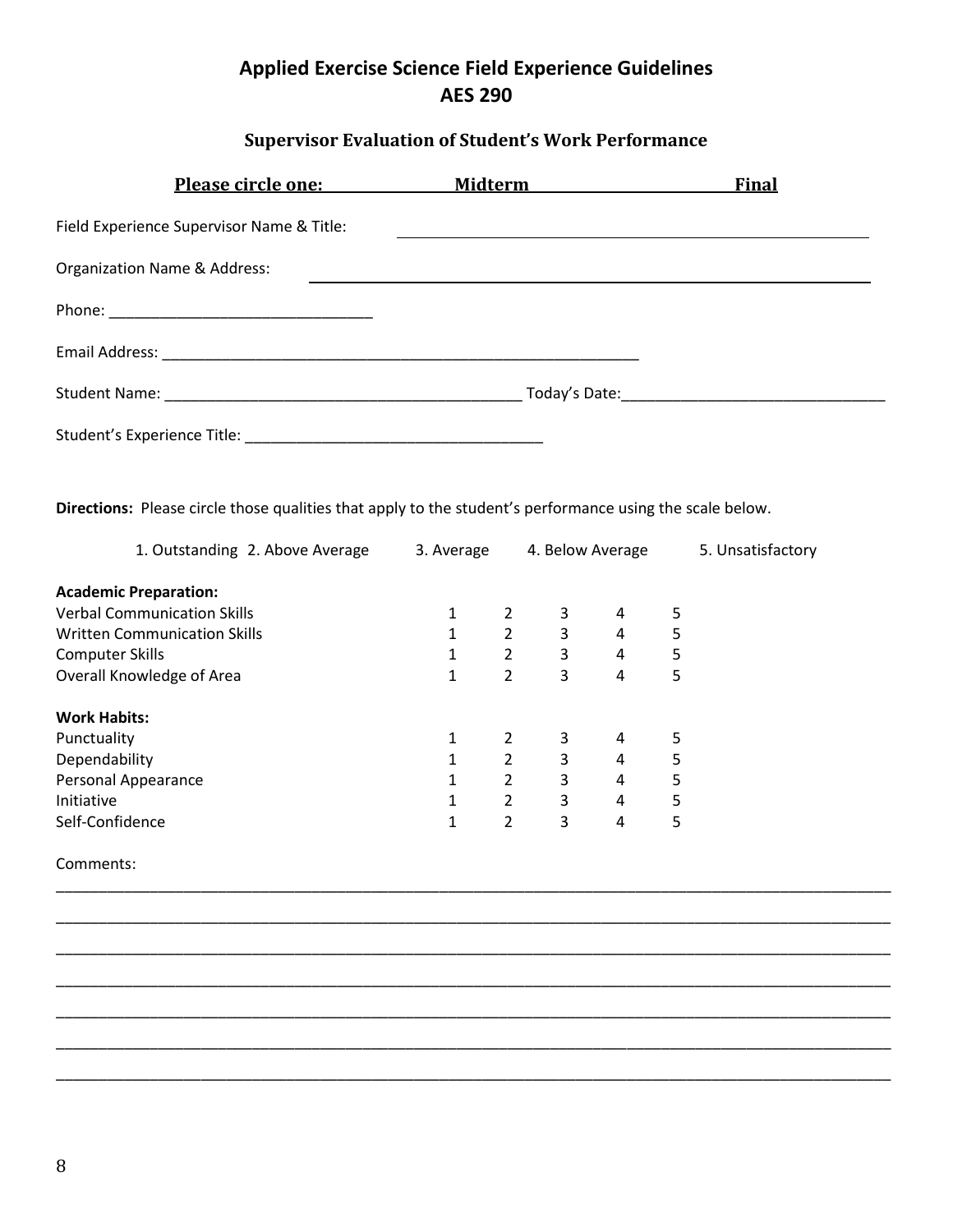| 1. Outstanding 2. Above Average                 | 3. Average |              | 4. Below Average |                   |   | 5. Unsatisfactory |
|-------------------------------------------------|------------|--------------|------------------|-------------------|---|-------------------|
| <b>Task Performance</b>                         |            |              |                  |                   |   |                   |
| <b>Completes Assigned Tasks Accurately</b>      |            | $\mathbf{1}$ | $\overline{2}$   | 3                 | 4 | 5                 |
| Pays Attention to Detail                        |            | 1            | $\overline{2}$   | 3                 | 4 | 5                 |
| <b>Utilizes Time/Energy Management</b>          |            | 1            | $\overline{2}$   | 3                 | 4 | 5                 |
| <b>Meets Deadlines</b>                          |            | 1            | $\overline{2}$   | 3                 | 4 | 5                 |
| <b>Understands &amp; Follows Directions</b>     |            | 1            | $\overline{2}$   | 3                 | 4 | 5                 |
| <b>Asks Pertinent Questions</b>                 |            | 1            | $\overline{2}$   | 3                 | 4 | 5                 |
| Demonstrates Skill Specific to Field Experience |            | $\mathbf{1}$ | $\overline{2}$   | $\mathsf{3}$<br>4 |   | 5                 |
| Displays Leadership Skills                      |            | 1            | $\overline{2}$   | 3<br>4            |   | 5                 |
| Performs Quality Work                           |            | 1            | $\overline{2}$   | 3<br>4            |   | 5                 |
| Comments:                                       |            |              |                  |                   |   |                   |
|                                                 |            |              |                  |                   |   |                   |
| <b>Attitude</b>                                 |            |              |                  |                   |   |                   |
| Cooperative                                     |            | $\mathbf{1}$ | $\overline{2}$   | 3<br>4            |   | 5                 |
| Responsible                                     |            | $\mathbf{1}$ | $\overline{2}$   | 3                 | 4 | 5                 |
| Thorough                                        |            | 1            | $\overline{2}$   | 3                 | 4 | 5                 |
| Desires to Learn from/                          |            |              |                  |                   |   |                   |
| Contribute to Organization                      |            | 1            | $\overline{2}$   | 3<br>4            |   | 5                 |
| Flexible/Adaptable                              |            | $\mathbf{1}$ | $\overline{2}$   | 3<br>4            |   | 5                 |
| Accepts and Makes Use of                        |            |              |                  |                   |   |                   |
| <b>Constructive Criticism</b>                   |            | $\mathbf{1}$ | $\overline{2}$   | 3<br>4            |   | 5                 |
| Demonstrates Interest in Profession             |            | 1            | $\overline{2}$   | 3<br>4            |   | 5                 |
| C                                               |            |              |                  |                   |   |                   |

**\_\_\_\_\_\_\_\_\_\_\_\_\_\_\_\_\_\_\_\_\_\_\_\_\_\_\_\_\_\_\_\_\_\_\_\_\_\_\_\_\_\_\_\_\_\_\_\_\_\_\_\_\_\_\_\_\_\_\_\_\_\_\_\_\_\_\_\_\_\_\_\_\_\_\_\_\_\_\_\_\_\_\_\_\_\_\_\_\_\_\_\_\_\_\_\_\_\_**

**\_\_\_\_\_\_\_\_\_\_\_\_\_\_\_\_\_\_\_\_\_\_\_\_\_\_\_\_\_\_\_\_\_\_\_\_\_\_\_\_\_\_\_\_\_\_\_\_\_\_\_\_\_\_\_\_\_\_\_\_\_\_\_\_\_\_\_\_\_\_\_\_\_\_\_\_\_\_\_\_\_\_\_\_\_\_\_\_\_\_\_\_\_\_\_\_\_\_**

**\_\_\_\_\_\_\_\_\_\_\_\_\_\_\_\_\_\_\_\_\_\_\_\_\_\_\_\_\_\_\_\_\_\_\_\_\_\_\_\_\_\_\_\_\_\_\_\_\_\_\_\_\_\_\_\_\_\_\_\_\_\_\_\_\_\_\_\_\_\_\_\_\_\_\_\_\_\_\_\_\_\_\_\_\_\_\_\_\_\_\_\_\_\_\_\_\_\_**

**\_\_\_\_\_\_\_\_\_\_\_\_\_\_\_\_\_\_\_\_\_\_\_\_\_\_\_\_\_\_\_\_\_\_\_\_\_\_\_\_\_\_\_\_\_\_\_\_\_\_\_\_\_\_\_\_\_\_\_\_\_\_\_\_\_\_\_\_\_\_\_\_\_\_\_\_\_\_\_\_\_\_\_\_\_\_\_\_\_\_\_\_\_\_\_\_\_\_**